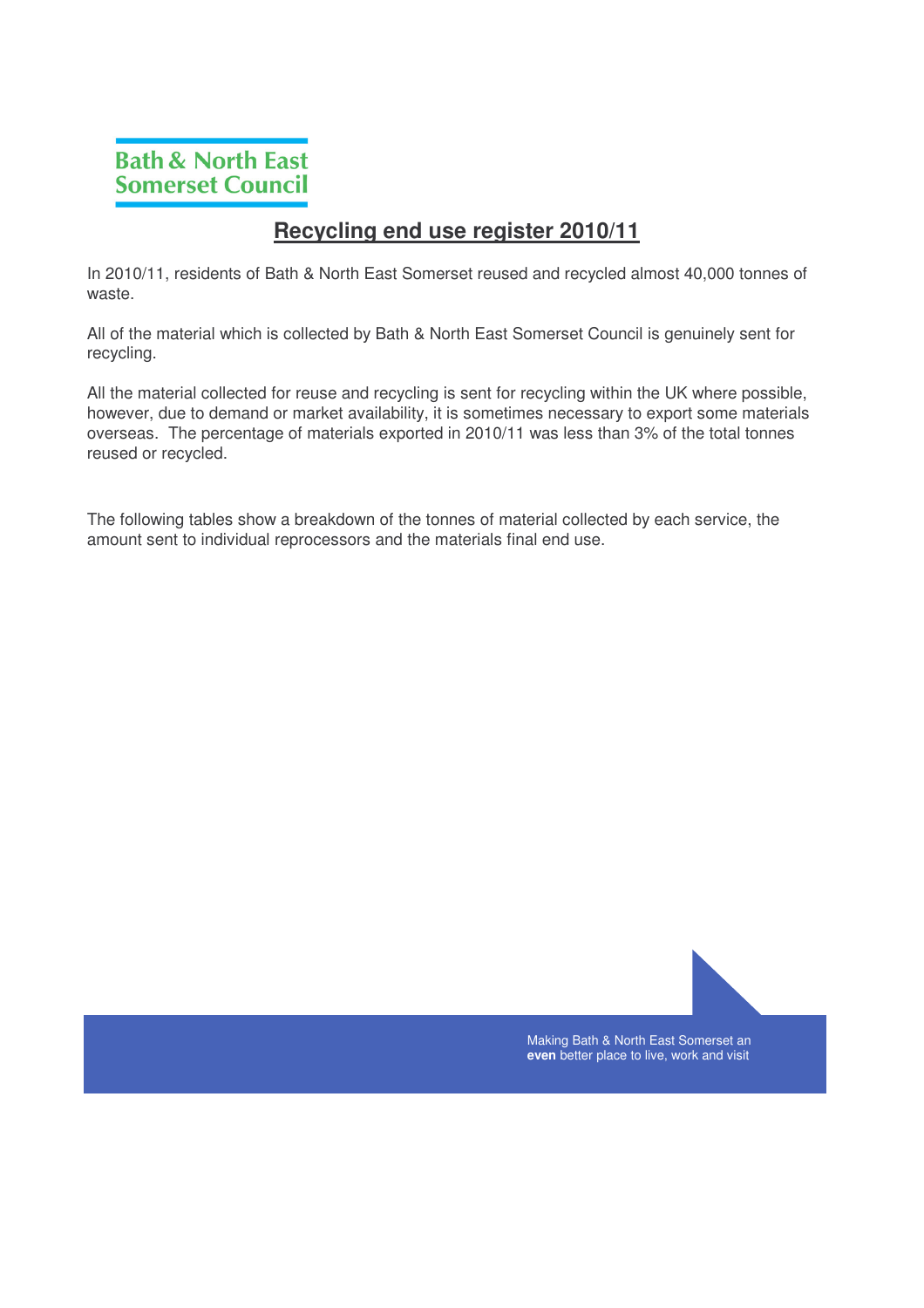|  | NB. The following represents only the Household Waste (also including C&D waste) Recycled/Reused by B&NES |  |  |
|--|-----------------------------------------------------------------------------------------------------------|--|--|
|--|-----------------------------------------------------------------------------------------------------------|--|--|

| <b>KERBSIDE</b><br><b>COLLECTIONS</b>    | <b>RECYCLED</b><br>(TONNES) | <b>ENERGY</b><br><b>RECOVERY</b><br>(TONNES) | <b>REUSED</b><br>(TONNES) | <b>COLLECTION</b><br><b>CONTRACTOR</b> | <b>REPROCESSOR</b>                                            | <b>EXPORTED</b><br>(TONNES) | <b>END USE</b>                                                                                                                |
|------------------------------------------|-----------------------------|----------------------------------------------|---------------------------|----------------------------------------|---------------------------------------------------------------|-----------------------------|-------------------------------------------------------------------------------------------------------------------------------|
| <b>Aluminium Foil</b>                    | 0.00                        | 0.00                                         | 0.00                      | May Gurney Ltd.                        | Novelis UK Ltd., Warrington                                   | 0.00                        | Smelted into aluminium ingots for                                                                                             |
| <b>Aluminium Cans</b>                    | 93.14                       | 0.00                                         | 0.00                      | May Gurney Ltd.                        | Novelis UK Ltd., Warrington                                   | 0.00                        | production of new aluminium cans                                                                                              |
| <b>Steel Cans</b>                        | 498.84                      | 0.00                                         | 0.00                      | May Gurney Ltd.                        | <b>Tata Steel, Port Talbot</b><br>Works, South Wales          | 498.84                      | Used in new steel products                                                                                                    |
| <b>Car Batteries</b>                     | 8.59                        | 0.00                                         | 0.00                      | May Gurney Ltd.                        | G&P Batteries, Darlaston,<br><b>West Midlands</b>             | 0.00                        | Separated into fractions and<br>reprocessed into new batteries or<br>reused as raw materials ie. Scrap<br>metal and plastic   |
| <b>Cardboard</b>                         | 2.205.11                    | 0.00                                         | 0.00                      | May Gurney Ltd.                        | Severnside Recycling Ltd,<br>Keynsham                         | 0.00                        | Reprocessed into new cardboard                                                                                                |
| <b>Clothing &amp; Footwear</b>           | 141.49                      | 0.00                                         | 0.00                      | May Gurney Ltd.                        | Wilcox Textile Recycling,<br><b>Bilston</b>                   | 127.34                      | Exported to Africa, Eastern Europe<br>and Indian sub-continent                                                                |
| <b>Engine Oil</b>                        | 5.78                        | 0.00                                         | 0.00                      | May Gurney Ltd.                        | Eco-Oil Ltd, Avonmouth                                        | 0.00                        | Reprocessed into low -grade fuel oil for<br>asphalt plants and generators                                                     |
| <b>Food Waste</b>                        | 2.388.88                    | 0.00                                         | 0.00                      | May Gurney Ltd.                        | New Earth Solutions.<br>Sharpness Docks,<br>Gloucestershire   | 0.00                        | Reprocessed into usuable compost, &<br>for agricultural use                                                                   |
| <b>Fridges &amp; Freezers</b>            | 21.40                       | 0.00                                         | 0.00                      | Bath & North East Somerset<br>Council  | CA Recycling, Newport                                         | 0.00                        | Degassed and broken up into separate<br>components for recycling                                                              |
|                                          | 2.668.00                    | 0.00                                         | 0.00                      | Bath & North East Somerset<br>Council  | Bracken Down Ltd. On farm<br>composting at Marksbury<br>Plain | 0.00                        | Composted for agricultural use on site                                                                                        |
| <b>Garden Waste &amp;</b>                | 1,840.50                    | 0.00                                         | 0.00                      |                                        | Bracken Down Ltd. On farm<br>composting at Green Ore          | 0.00                        |                                                                                                                               |
| <b>Cardboard</b>                         | 259.76                      | 0.00                                         | 0.00                      |                                        | Hills Waste Management,<br>Calne, Wiltshire                   | 0.00                        |                                                                                                                               |
|                                          | 714.69                      | 0.00                                         | 0.00                      |                                        | Viridor Waste Ltd,<br>Composting facility at Caste<br>Cary    | 0.00                        | Reprocessed into usuable compost                                                                                              |
|                                          | 128.71                      | 0.00                                         | 0.00                      |                                        | Hinton Organics, Keynsham                                     | 0.00                        |                                                                                                                               |
| <b>Brown Glass</b><br><b>Clear Glass</b> | 621.79                      | Combined with the Green glass<br>0.00        | 0.00                      | May Gurney Ltd.                        | O-I Manufacturing UK.,<br>Harlow.                             | 0.00<br>0.00                | Reprocessed into new bottles and jars                                                                                         |
| <b>Green Glass</b>                       | 3,564.22                    | 0.00                                         | 0.00                      |                                        |                                                               | 0.00                        |                                                                                                                               |
| <b>Mixed Glass</b>                       | 303.46                      | 0.00                                         | 0.00                      |                                        | Recycled Glass Co.                                            | 303.46                      | Sent to European markets to be<br>recycled into new bottles and jars                                                          |
| <b>Household Batteries</b>               | 9.24                        | 0.00                                         | 0.00                      | May Gurney Ltd.                        | G&P Batteries, Darlaston,<br><b>West Midlands</b>             | 0.00                        | Separated into fractions and<br>reprocessed into new batteries or<br>reused as raw materials ie. Scrap<br>metal and plastic   |
| <b>Paper/Mixed paper</b>                 | 5.943.01                    | 0.00                                         | 0.00                      | May Gurney Ltd.                        | Aylesford Newsprint Ltd. Kent                                 | 0.00                        | Reprocessed into 100% recycled<br>paper for newsprint                                                                         |
| <b>Mixed Plastics</b>                    | 1,014.83                    | 0.00                                         | 0.00                      | May Gurney Ltd.                        | Eco Plastics Ltd, Lincolnshire                                | 0.00                        | Soried, graded and shredded.<br>Recycled into new plastic items<br>including pipes, films, compost bins<br>and fleece jackets |
| <b>Mobile Phones</b>                     | 0.00                        | 0.00                                         | 1.58                      | May Gurney Ltd.                        | Greensource Solutions.<br><b>Bristol</b>                      | 0.00                        | Reused and recycled by Fonebank                                                                                               |
| <b>Toner Cartridges</b>                  |                             |                                              |                           | May Gurney Ltd.                        | Greensource Solutions.<br><b>Bristol</b>                      | 0.00                        | Re-filled and re-used, or recycled.                                                                                           |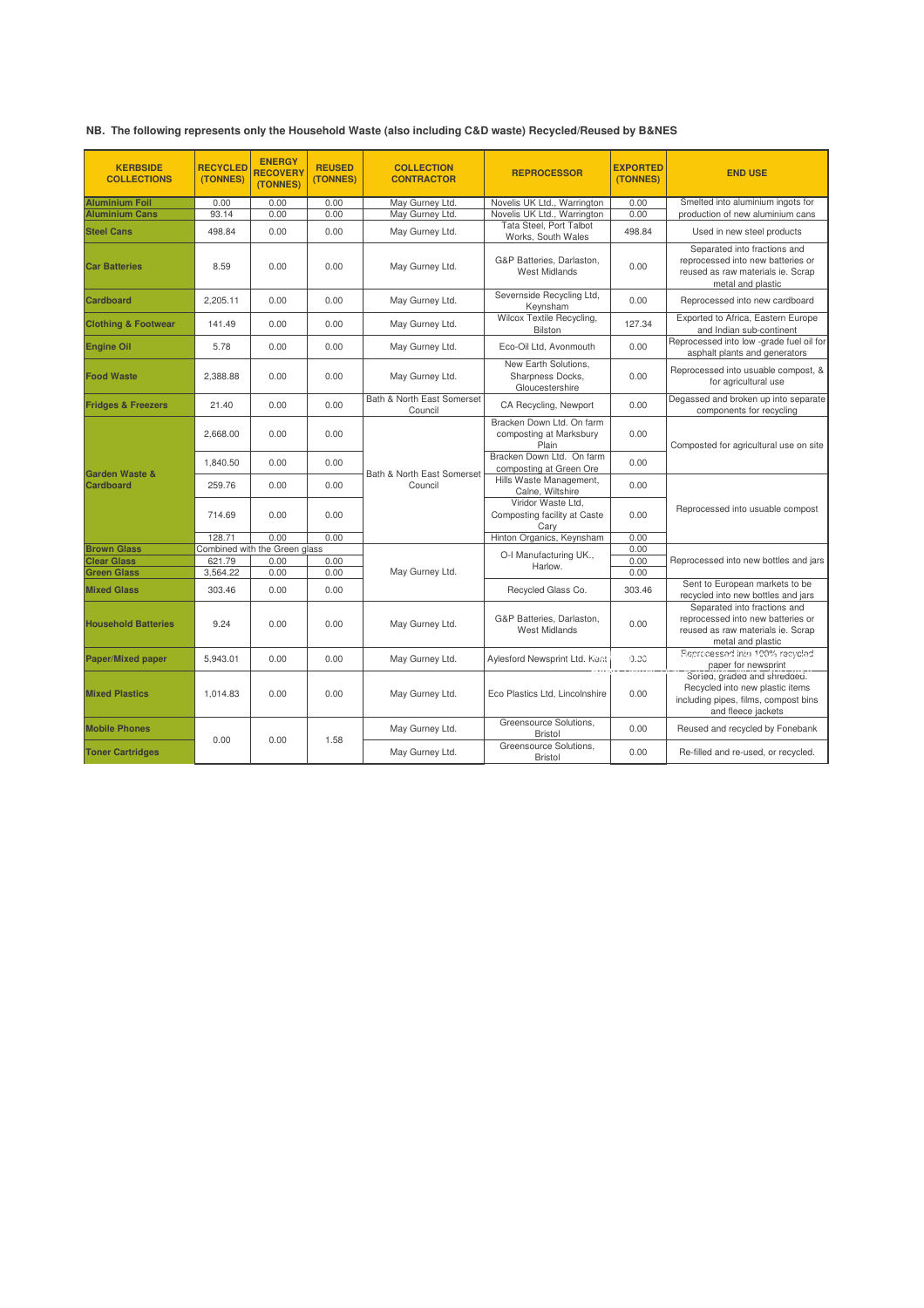| <b>BRING BANKS</b>              | <b>RECYCLED</b><br>(TONNES) | <b>ENERGY</b><br><b>RECOVERY</b><br>(TONNES) | <b>REUSED</b><br>(TONNES) | <b>COLLECTION</b><br><b>CONTRACTOR</b> | <b>REPROCESSOR</b>                            | <b>EXPORTED</b><br>(TONNES) | <b>END USE</b>                                                                                                                                                                                                        |
|---------------------------------|-----------------------------|----------------------------------------------|---------------------------|----------------------------------------|-----------------------------------------------|-----------------------------|-----------------------------------------------------------------------------------------------------------------------------------------------------------------------------------------------------------------------|
| <b>Aluminium Cans</b>           | 0.75                        | 0.00                                         | 0.00                      | May Gurney Ltd.                        | Novelis UK Ltd., Warrington                   | 0.00                        | Smelted into aluminium ingots for<br>production of new aluminium cans                                                                                                                                                 |
| <b>Steel Cans</b>               | 3.69                        | 0.00                                         | 0.00                      | May Gurney Ltd.                        | Tata Steel, Port Talbot<br>Works, South Wales | 3.69                        | Used in new steel products                                                                                                                                                                                            |
| <b>Food &amp; drink cartons</b> | 13.14                       | 0.00                                         | 0.00                      | Recresco Ltd, on behalf of<br>Tetrapak | Lefarge, Sweden                               | 13.14                       | Pulped and different materials are<br>seperated. Cardboard used to make<br>new paper/cardboard, plastic and<br>aluminium is used in either furniture or<br>burnt for energy or turned into more<br>aluminium products |
| <b>Brown Glass</b>              | 17.13                       | 0.00                                         | 0.00                      |                                        | O-I Manufacturing UK.,                        | 0.00                        |                                                                                                                                                                                                                       |
| <b>Clear Glass</b>              | 47.38                       | 0.00                                         | 0.00                      | May Gurney Ltd.                        | Harlow, Doncaster or                          | 0.00                        | Reprocessed into new bottles and jars                                                                                                                                                                                 |
| <b>Green Glass</b>              | 62.09                       | 0.00                                         | 0.00                      |                                        | Knottingley                                   | 0.00                        |                                                                                                                                                                                                                       |
| Paper                           | 92.96                       | 0.00                                         | 0.00                      | May Gurney Ltd.                        | Aylesford Newsprint Ltd. Kent                 | 0.00                        | Reprocessed into 100% recycled<br>paper for newsprint                                                                                                                                                                 |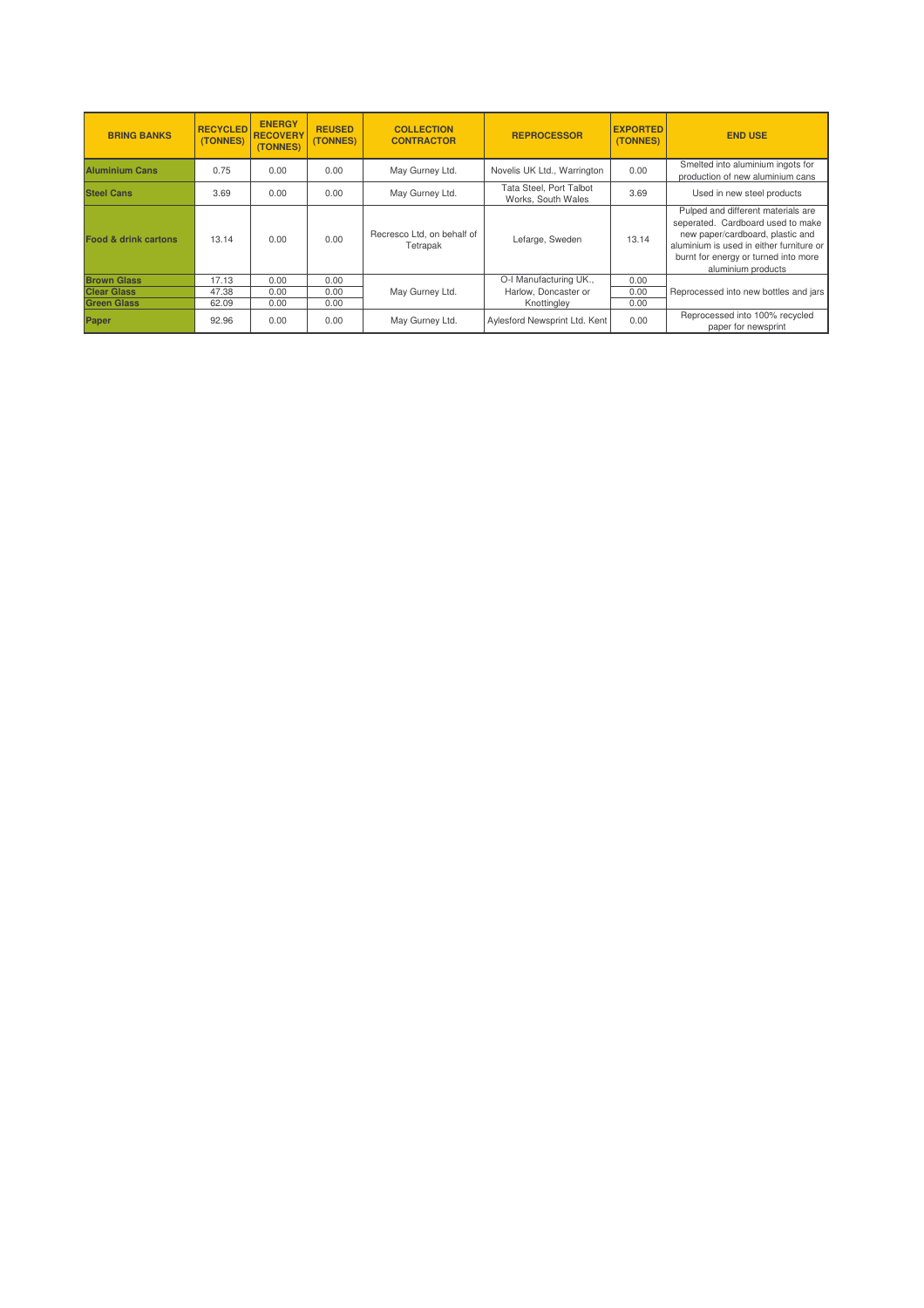| <b>RECYCLING CENTRES</b>                | <b>RECYCLED</b><br>(TONNES)                                               | <b>ENERGY</b><br><b>RECOVERY</b><br>(TONNES) | <b>REUSED</b><br>(TONNES) | <b>COLLECTION</b><br><b>CONTRACTOR</b>                  | <b>REPROCESSOR</b>                                                                         | <b>EXPORTED</b><br>(TONNES) | <b>END USE</b>                                                                                                                                                                                                        |
|-----------------------------------------|---------------------------------------------------------------------------|----------------------------------------------|---------------------------|---------------------------------------------------------|--------------------------------------------------------------------------------------------|-----------------------------|-----------------------------------------------------------------------------------------------------------------------------------------------------------------------------------------------------------------------|
| <b>Bicycles</b>                         | 0.00                                                                      | 0.00                                         | 2.24                      |                                                         | Jole Rider, local charity                                                                  | 0.00                        | Reconditioned for reuse                                                                                                                                                                                               |
| Bric-a-brac                             | 0.00                                                                      | 0.00                                         | 0.08                      | Shaw Trust, local charity                               |                                                                                            | 0.00                        | Sold on for reuse                                                                                                                                                                                                     |
| <b>Books</b>                            | 0.00                                                                      | 0.00                                         | 14.09                     |                                                         | <b>British Heart Foundation</b>                                                            | 0.00                        | Sold on in shops for reuse                                                                                                                                                                                            |
| <b>Aluminium Cans</b>                   | 1.54                                                                      | 0.00                                         | 0.00                      | May Gurney Ltd.                                         | Novelis UK Ltd., Warrington                                                                | 0.00                        | Smelted into aluminium ingots for<br>production of new aluminium cans                                                                                                                                                 |
| <b>Steel Cans</b>                       | 7.62                                                                      | 0.00                                         | 0.00                      | May Gurney Ltd.                                         | Tata Steel, Port Talbot<br>Works, South Wales                                              | 0.00                        | Used in new steel products                                                                                                                                                                                            |
| <b>Car Batteries</b>                    | 13.09                                                                     | 0.00                                         | 0.00                      | Sims Metals, Avonmouth                                  |                                                                                            | 0.00                        | Separated into fractions and<br>reprocessed into new batteries or<br>reused as raw materials ie. Scrap<br>metal and plastic                                                                                           |
| Cardboard                               | 628.00                                                                    | 0.00                                         | 0.00                      | Bath & North East Somerset<br>Council & May Gurney Ltd. | Severnside Recycling Ltd,<br>Keynsham                                                      | 0.00                        | Reprocessed into new cardboard                                                                                                                                                                                        |
| <b>Clothing</b>                         | 164.67                                                                    | 0.00                                         | 0.00                      | May Gurney Ltd.                                         | Wilcox Textile Recycling,<br>Bilston                                                       | 148.20                      | Exported to Africa, Eastern Europe<br>and Indian sub-continent                                                                                                                                                        |
| Footwear                                | 0.00                                                                      | 0.00                                         | 17.36                     |                                                         | European Recycling Company,                                                                | 17.36                       | Exported to developing countries for<br>reuse.                                                                                                                                                                        |
| <b>Engine Oil</b>                       | 18.93                                                                     | 0.00                                         | 0.00                      |                                                         | West Oils Environmental, Gloucester                                                        | 0.00                        | Reprocessed into low -grade fuel oil for<br>asphalt plants and generators                                                                                                                                             |
| <b>Fluorescent Tubes</b>                | 2.77                                                                      | 0.00                                         | 0.00                      |                                                         | Mercury Recycling Ltd, Manchester                                                          | 0.00                        | Seperated into component fractions<br>and recycled                                                                                                                                                                    |
| Food & drink cartons                    | 3.75                                                                      | 0.00                                         | 0.00                      | Recresco Ltd, on behalf of<br>Tetrapak                  | Lefarge, Sweden                                                                            | 3.75                        | Pulped and different materials are<br>seperated. Cardboard used to make<br>new paper/cardboard, plastic and<br>aluminium is used in either furniture or<br>burnt for energy or turned into more<br>aluminium products |
| <b>Fridges &amp; Freezers</b>           | 182.96                                                                    | 0.00                                         | 0.00                      | CA Recycling, Newport                                   |                                                                                            | 0.00                        | Degassed and broken up into separate<br>components for recycling                                                                                                                                                      |
| Furniture                               | 0.00                                                                      | 0.00                                         | 0.30                      |                                                         | Genesis Furniture Project, Bristol                                                         | 0.00                        | Sold on for reuse at low prices to                                                                                                                                                                                    |
|                                         | 0.00                                                                      | 0.00                                         | 1.76                      |                                                         | The SOFA Project, Brisol                                                                   | 0.00                        | people on low incomes                                                                                                                                                                                                 |
|                                         | 1.350.20                                                                  | 0.00                                         | 0.00                      | Bath & North East Somerset<br>Council                   | Bracken Down Ltd. On farm<br>composting at Marksbury<br>Plain                              | 0.00                        | Composted for agricultural use on site                                                                                                                                                                                |
|                                         | 1,485.99                                                                  | 0.00                                         | 0.00                      |                                                         | Bracken Down Ltd. On farm<br>composting at Green Ore                                       | 0.00                        |                                                                                                                                                                                                                       |
| <b>Garden Waste</b>                     | 1,307.48                                                                  | 0.00                                         | 0.00                      |                                                         | Viridor Waste Ltd,<br>Composting facility at Caste<br>Cary                                 | 0.00                        |                                                                                                                                                                                                                       |
|                                         | 155.14                                                                    | 0.00                                         | 0.00                      |                                                         | Hinton Organics, Keynsham                                                                  | 0.00                        | Reprocessed into usuable compost                                                                                                                                                                                      |
|                                         | 84.13                                                                     |                                              |                           |                                                         | Hills Waste Management,<br>Calne, Wiltshire                                                | 0.00                        |                                                                                                                                                                                                                       |
| <b>Gas bottles</b>                      | 0.00                                                                      | 0.00                                         | 12.98                     |                                                         | Viridor Waste Ltd, Castle Cary                                                             | 0.00                        | Reuse if returnable otherwise materials<br>are recycled                                                                                                                                                               |
| <b>Brown Glass</b>                      | 19.19                                                                     | 0.00                                         | 0.00                      |                                                         | O-I Manufacturing UK.,                                                                     | 0.00                        |                                                                                                                                                                                                                       |
| <b>Clear Glass</b>                      | 51.37                                                                     | 0.00                                         | 0.00                      |                                                         | Harlow, Doncaster or                                                                       | 0.00                        | Reprocessed into new bottles and jars                                                                                                                                                                                 |
| <b>Green Glass</b>                      | 75.15                                                                     | 0.00                                         | 0.00                      | May Gurney Ltd.                                         | Knottingley                                                                                | 0.00                        | Sent to European markets to be                                                                                                                                                                                        |
| <b>Mixed Glass</b>                      | 21.08                                                                     | 0.00                                         | 0.00                      |                                                         | Recycled Glass Co.                                                                         | 21.08                       | recycled into new bottles and jars<br>Broken down into separate                                                                                                                                                       |
| <b>Electricals - White</b>              | 370.19                                                                    | 0.00                                         | 0.00                      | SIMS Metals, Newport                                    |                                                                                            | 0.00                        | components for recycling                                                                                                                                                                                              |
| goods<br>Electricals - Small mixed      | 96.81                                                                     | 0.00                                         | 0.00                      | SIMS Metals, Avonmouth                                  |                                                                                            | 0.00                        | Broken down into separate<br>components for recycling                                                                                                                                                                 |
| goods                                   | 225.59                                                                    | 0.00                                         | 0.00                      |                                                         | SIMS Metals, Newport                                                                       | 0.00                        | Broken down into separate<br>components for recycling                                                                                                                                                                 |
| Paper                                   | 347.75                                                                    | 0.00                                         | 0.00                      | May Gurney Ltd.                                         | Aylesford Newsprint Ltd. Kent                                                              | 0.00                        | Reprocessed into 100% recycled<br>paper for newsprint                                                                                                                                                                 |
| Plasterboard / Gypsum<br>based products | Wiltshire Waste (Recycling) Ltd, Devizes, Wilts<br>249.91<br>0.00<br>0.00 |                                              |                           | 0.00                                                    | Shredded and either sent for use in<br>either manufacture of new plasterboard<br>or cement |                             |                                                                                                                                                                                                                       |
| <b>Mixed Plastics</b>                   | 23.97                                                                     | 0.00                                         | 0.00                      | May Gurney Ltd.                                         | Eco Plastics Ltd, Lincolnshire                                                             |                             | Sorted, graded and shredded.                                                                                                                                                                                          |
| Rubble                                  | 5,357.75                                                                  | 0.00                                         | 0.00                      | Bath & North East Somerset<br>Council                   | MJ Church Plant, Star Farm,<br>Marshfield                                                  | 0.00                        | Screen and crushed to for resale as<br>aggregrates                                                                                                                                                                    |
|                                         | 750.89                                                                    | 0.00                                         | 0.00                      |                                                         | Sims Metals, Avonmouth                                                                     | 0.00                        | Seperated by metal type and recycled                                                                                                                                                                                  |
| <b>Scrap Metal</b>                      | 312.64                                                                    | 0.00                                         | 0.00                      | Bath & North East Somerset<br>Council                   | <b>Bidwells</b>                                                                            | 0.00                        | Seperated by metal type and recycled                                                                                                                                                                                  |
| <b>TV's &amp; Monitors</b>              | 562.38                                                                    | 0.00                                         | 0.00                      | SIMS Metals, Newport                                    |                                                                                            | 0.00                        | Broken down into separate<br>components for recycling                                                                                                                                                                 |
| <b>Tyres</b>                            | 51.51                                                                     | 0.00                                         | 0.00                      | Western Tyres, Avonmouth<br>Kings                       |                                                                                            | 0.00                        | Shredded and used to make new<br>rubber products such as new tyres and<br>running tracks                                                                                                                              |
| Vegetable Oil                           | 4.51                                                                      | 0.00                                         | 0.00                      |                                                         | C&D Oils Ltd, Newport                                                                      | 0.00                        | Reprocessed into Biodiesel and<br>lubricants                                                                                                                                                                          |
| Wood                                    | 3,078.51                                                                  | 0.00                                         | 0.00                      | Bath & North East Somerset<br>Council                   | Viridor Waste Ltd, Filton<br>Transfer Station, Bristol                                     | 0.00                        | Chipped for reuse in new products                                                                                                                                                                                     |